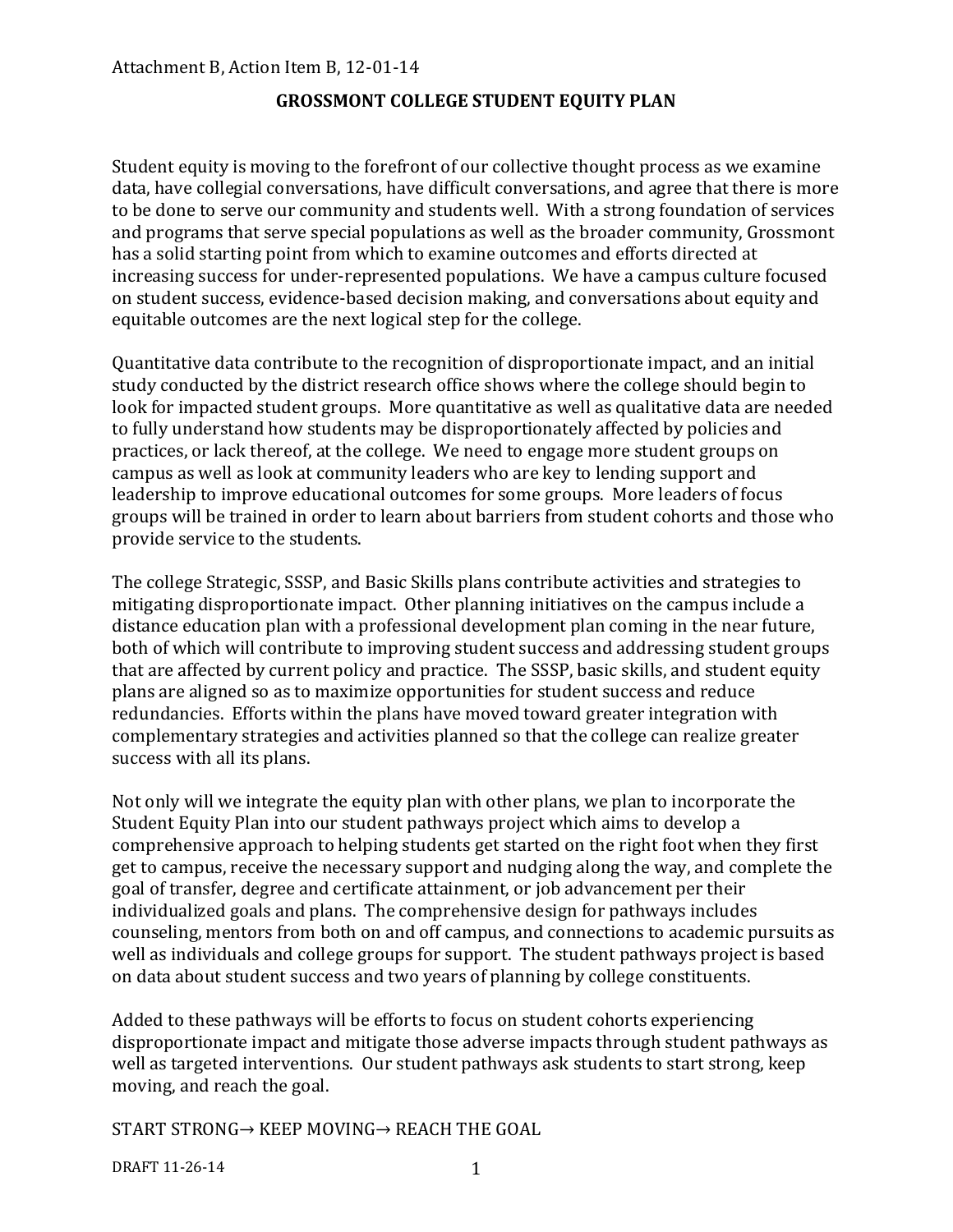The college pathway project includes academies/communities designed to increase student engagement, connections with high impact practices, access to learning communities, and embedded tutoring. The design of the pathways project is a scaled up version of our newly implemented Freshman Academy and is fostering collaboration across instruction and student services.

The creation of the student equity plan included students, faculty, administrators, and community involvement. Through governance groups, standing committees, and existing efforts, new intervention strategies were identified for implementation. Existing strategies are being reviewed for scaling up or expansion so that more affected students can be served and disproportionate impact mitigated. All constituent groups had the opportunity to contribute and comment on the plan prior to submission to the board for approval.

The college is a Hispanic Serving Institution (HIS), is identified as a Service Members Opportunity College, and serves a small number of foster youth. Also prominent in our in community are large numbers of refugees from Iraq, Iran and Afghanistan, and we expect to see the numbers of refugees added to our service area increase by over 30,000 by the year 2016.

Leadership for the student equity plan and its implementation is under development. A new administrative position, an Associate Dean for Student Success and Equity (SSE), has been created, and the college and district approval processes are under way . Further, a review of existing committees and governance structures has identified potential groups that can shepherd the plan, monitor progress, track expenditures, and evaluate the outcomes of the plan. Completion of committee redesign and reporting lines will be completed in early 2015.

# **GC STUDENT EQUITY WORK DONE TO THIS POINT:**

- **Spring 2014 -** a working group was convened to review initial student equity data and provide specific input regarding student equity challenges currently faced in the areas of access; course completion; ESL/Basic Skills Completion; Degree and Certificate Completion; and Transfer
- **June 2014** a second working group attended the Student Equity Institute led by the USC Center for Urban Education (CUE) and, using the information gathered by the initial group as well as the Pathways to Success framework, developed the outline shown below.
- **August 2014** the information in the outline below will be reviewed by a larger contingent of GC representatives in attendance at a Student Equity conference and any additional modifications to this outline will be included in the draft Student Equity Plan being developed for November submittal.
- **September, October, and November 2014** information sessions were held on campus to review student equity data with presentations made to the major committees and councils for discussion. In addition, the college used the student equity webinar offered by IEBC and held a debriefing session immediately after as a professional development event. Input was solicited from the community through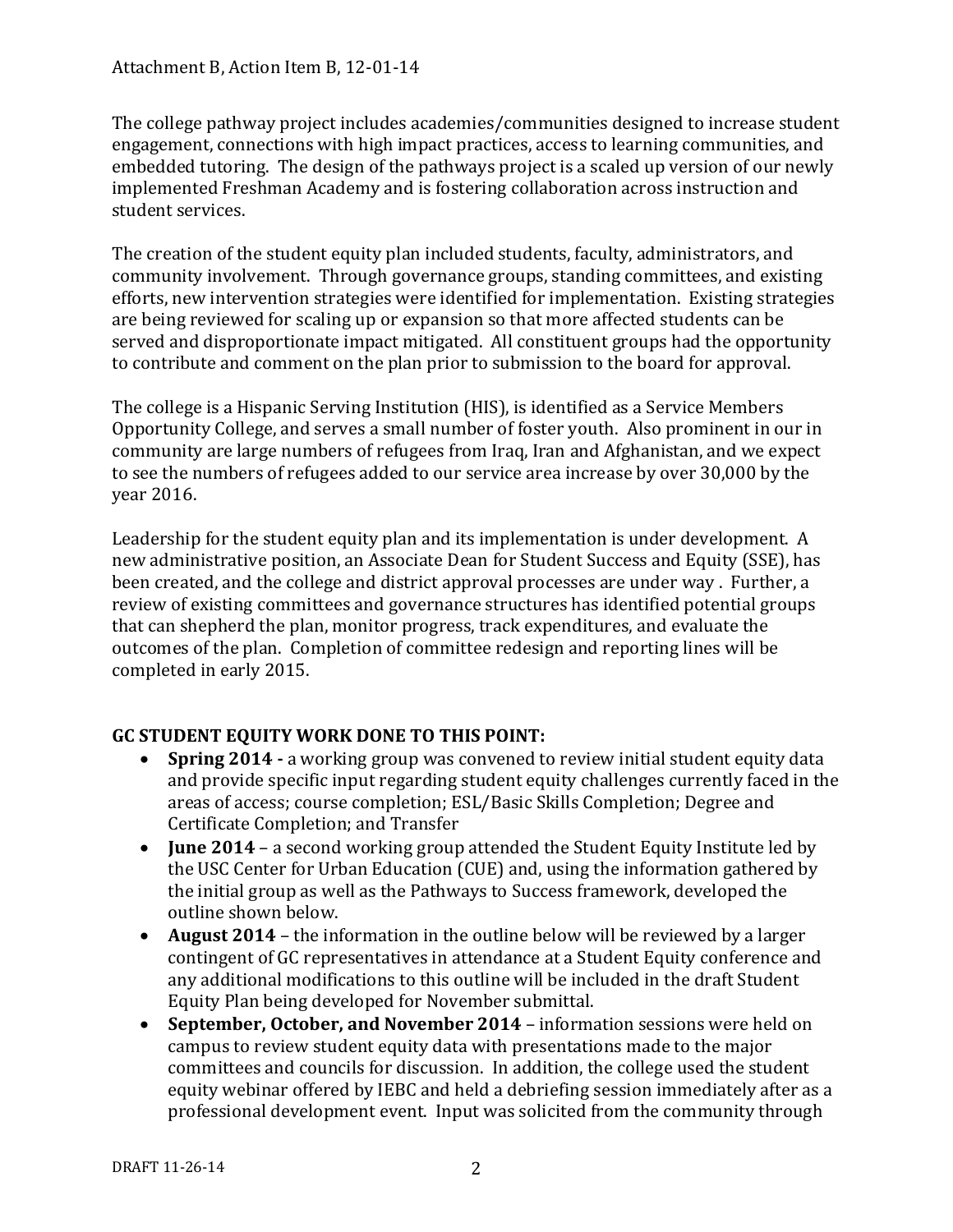the Grossmont Union High School District and the GCCCD Foundation Board. Outreach to San Diego and Imperial County community colleges (SDICCCA) to create an exchange of trainers and experts on a variety of topics to support student equity and success.

- **November 2014 Student Pathways Retreat** more than 80 people participated in a day long retreat to recommend a structure for integrated learning, and creating belonging and high-touch services to students. With models shared from other institutions, two designs were identified that will be voted on by the college as a whole later. Implementation on the design will begin in Spring 2015.
- **December 2014**  Board of Trustees approves student equity plan.

# **DISPROPORTIONATE IMPACT**

Our data suggest disproportionate impact in the following areas:

ACCESS – affected cohorts are Hispanics and males.

COURSE COMPLETION – affected cohorts are African Americans and foster youth.

ESL AND BASIC SKILLS – all groups are affected in mathematics and English preparation as well as remedial progress rates, and for ESL, older students and changing demographics in east San Diego County over the last few years have caused affected ethnic groups to shift. In particular, we see a shift in ESL cohorts to our refugee population and what we believe is an error with veterans included in this group.

# DEGREE AND CERTIFICATE COMPLETION

- 1. PERSISTENCE affected cohorts are Filipinos, Hispanics, and Pacific Islanders
- 2. 30+ UNITS affected cohort is foster youth
- 3. SPAR RATES affected cohorts are African Americans, Filipinos, Hispanics, Pacific Islanders, 20+ year olds, and disabled students
- 4. CTE COMPLETION affected cohorts are African Americans, Hispanics, and 40+year olds

TRANSFER – affected cohorts are the same as those in SPAR RATES (see #3 above)

# **COMPREHENSIVE OVERVIEW OF EFFORTS TO ADDRESS EQUITY**

The plan has five primary components creating a college-wide approach to equity in order to reach as many affected students as possible. We have chosen this approach because we need to bring equity mindedness to the entire college family and not relegate mitigation of disproportionate impact to a few individuals or programs. The entire college must be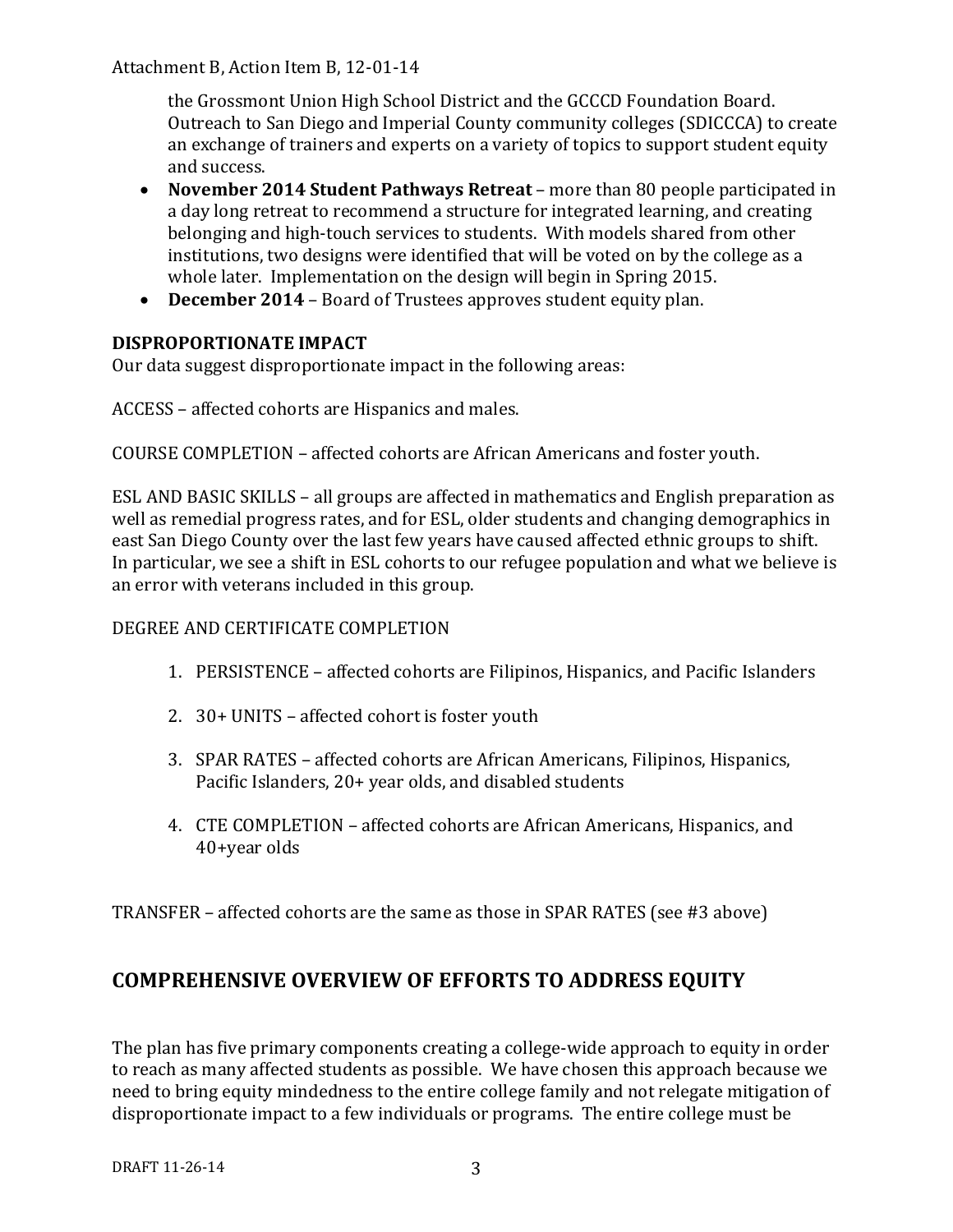unified in its commitment and efforts to improve access and success for affected student groups. To facilitate the plan, the college intends to hire an administrator for student success and equity efforts that is housed under the Senior Dean of College Planning and Institutional Effectiveness to reflect a college-wide commitment to equity and student success. Several campus committees play critical roles in ensuring our plans meet compliance requirements and are implemented. Plan implementation and progress are monitored by the Institutional Excellence Committee and outcomes are reported to Planning and Resources Council. Our data indicate a strong need for further research as well as technological support systems that are also integrated throughout the plan.

### 1. Human Development Regarding Equity

The college is planning to invest in educating all employees about equity, disproportionate impact, and how each person at the college has a role in mitigating negative impact. The data show that a small percentage of departments or units on campus include equity goals or activities within annual plans. Program review makes regular recommendations for programs to address achievement gaps, yet many programs and departments do not have the resources or training to be able to successfully respond to these recommendations. Therefore, the college needs to provide trainers, coaches, and point people to assist all efforts across campus with diversity and equity awareness and detailed, specific, and successful strategies to improve outcomes. This effort will be ongoing but needs funding to create momentum and compile resources and human power to change the culture toward an equity mind set. The goal is to have numerous trained individuals who can be used as divisional support people, attend committee meetings, or participate in other campus efforts where discussions about achievement gap and possible strategies can be immediately deployed. In addition, the college library has few resources on student equity in the section on professional development, and new books and materials on this topic will be added to our collection to support faculty and staff looking to learn more about equity. In addition, we need to expand our online resources for both faculty and students regarding success and equity resources and tools. New webpages and portals will be created to improve access to this information.

The San Diego and Imperial counties region plans to create a list of leaders/trainers on select topics regarding cultural competence and other equity related topics. Grossmont College has excellent leaders in cultural competence, research on minority groups, EOPS and foster youth programs, and more that will help not only our campus but others in our area. These trainers can be hired or shared across the region for professional development needs bringing the best of all the colleges to each one. All of us share the same improved communities and economic growth when more students succeed within the area. (\$250,000)

### 2. Alignment and Re-packaging of Curriculum

Three opportunities exist for curriculum and program alignment and design based on existing courses. Two recent regional initiatives contribute to aligning curriculum to support student success: The East County Education Alliance, and AB 86 regional work. One additional effort can be managed internally with a re-packaging effort of courses into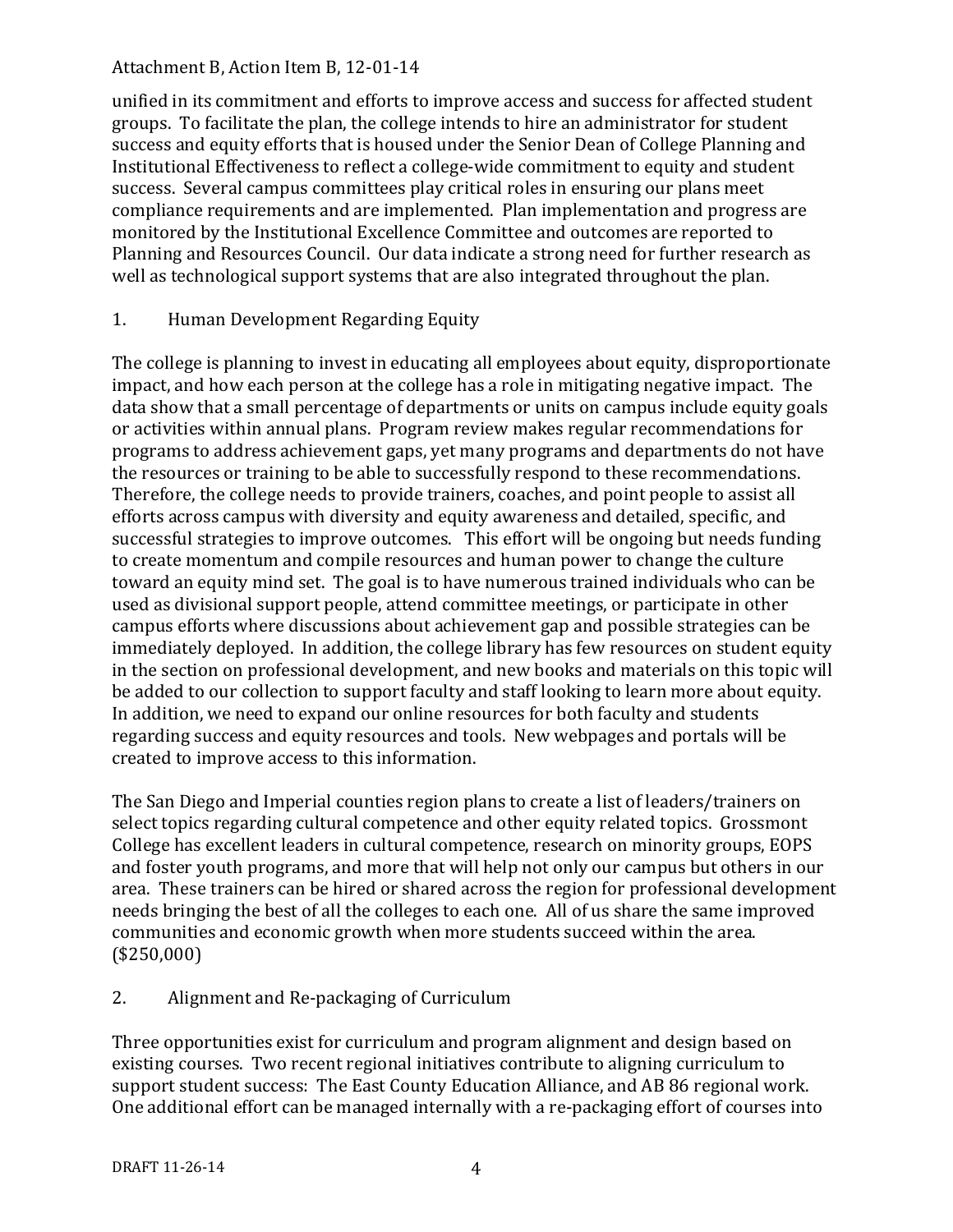new programs or ladders toward certificates and degrees that also meet business and industry needs.

The East County Education Alliance is a joint effort between our community college district and our primary feeder high school district. Work on the Alliance began this Fall with task groups in English, ESL, Mathematics, Counseling and Student Engagement, and CTE formed to begin the process of improving high school courses, expectations, alignment of courses, and transitions to college. Through the Alliance we hope to see better prepared and motivated students arriving at our college.

The AB 86 efforts affect the same two institutions: our community college district and our primary feeder high school district. Through the planning grant for this year, the region has examined how best to serve adult populations who will continue to be served by the high school district. Alignment of those course and programs to credit bearing programs will be addressed in the AB 86 plan.

The college's academic programs are highly successful and produce numerous certificates and degrees for students. Most of the programs are over 35 units and reside within a single department. The SB 1440 transfer degrees opened up conversations to how a degree can be created from courses outside a single discipline, and with that concept as a model, the college will coordinate the development of new certificate programs that are stackable and potentially also interdisciplinary. Our data show that students mostly persist for three semesters and easily obtain 30+ units but still fail to complete. By rearranging and repackaging our curriculum to be more responsive to workforce and student needs, we can gain more productivity from existing curriculum. Through a curriculum retreat/fiesta, where financial aid and the career center offer support and guidance, the college will be able to assist all those students who seek some sort of training in 4 semesters or less. (\$100,000)

3. Faculty Academies

With an initial focus on part time faculty teaching ESL, English and mathematics, create academies for part timers within a discipline to learn of college services, reinvent course delivery and content for better engagement and success, analyze disproportionate impact, and allow full time faculty to more intentionally guide this huge segment of our teaching workforce. Incentives and remuneration will be involved to entice both full and part time faculty to participate. These academies can potentially improve course completion, consistency in grading, communication of support services to students, faculty evaluations and retention, and overall course and program completions. Faculty from the academies should have improved abilities and skills to create classroom environments conducive to learning for all students.

With the basic skills part time faculty academies as a model, full time faculty in transfer courses where part timers teach more than half the sections also want to participate in part timer academies. The basic skills leaders, working with faculty professional development, can construct curriculum where the course-content component can be plugged in from any discipline. (\$250,000)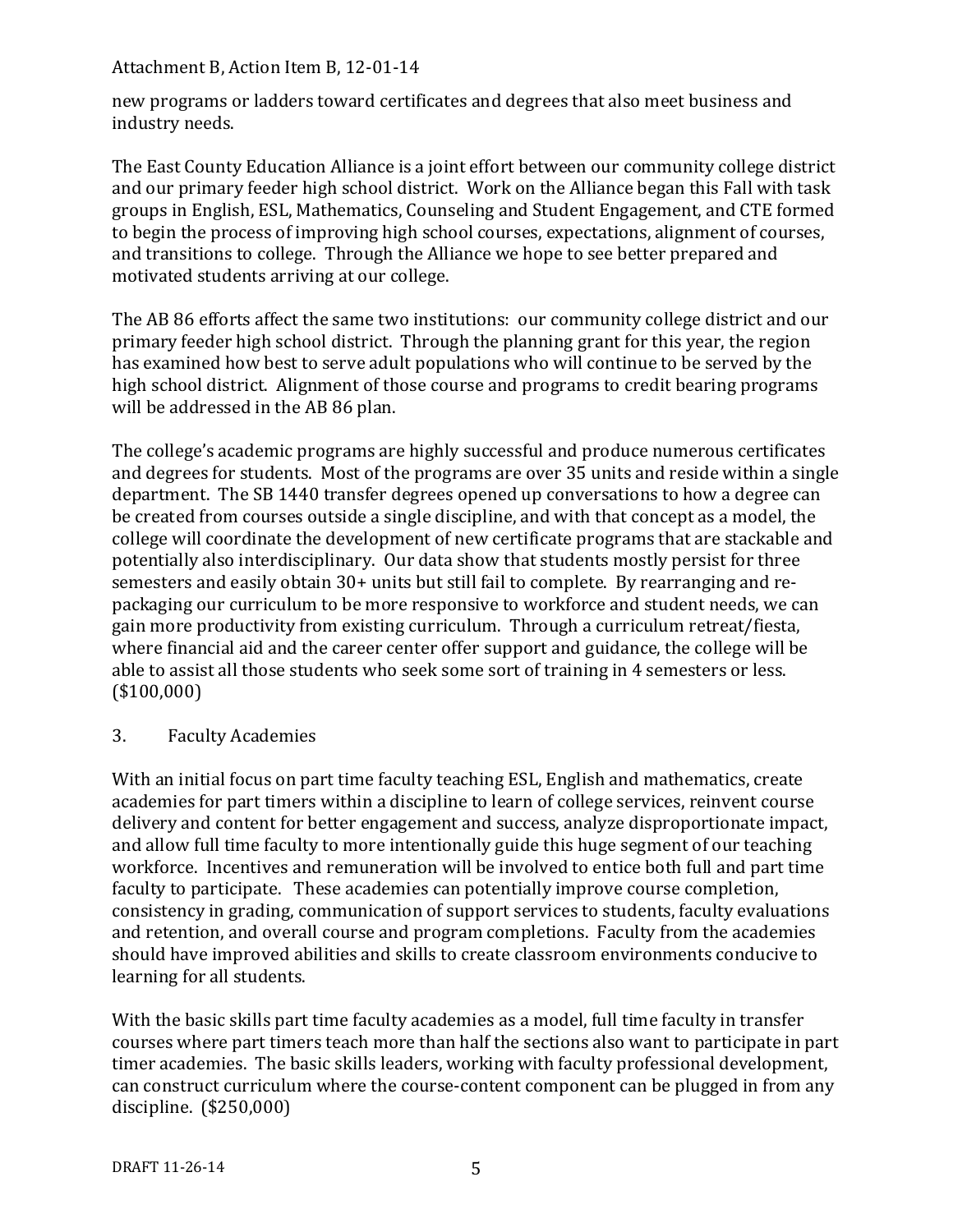# 4. Technology

In order to gather more data, improve access, and create more interventions, the college needs to increase its technological capability. Three main features surfaced that will assist with mitigating disproportionate impact: 1) a webpage dedicated to success and equity strategies for instructors, 2) expanded use of student swipe cards and gathering information from students via the services they access on campus (what services are accessed), and 3) programming to collect point of service information from students who access services (satisfaction and functionality of services). Students currently "swipe" in to tutoring centers, but the college has not expanded those swipe efforts across campus to other facilities and activities where success and equity strategies are deployed. More information about who is using these services will help the college focus efforts and create additional interventions. The college is currently redesigning its web presence and will have the opportunity to translate critical information into Spanish and Arabic, create a portal for high school counselors, and through the professional development committees, establish an exchange of practices that increase success for all students but specifically lead to greater success of affected populations. (\$70,000)

#### 5. Research

Initial data were collected to help identify the student cohorts to most likely experience disproportionate impact across the five areas identified in Title 5. However, we still need to examine why these particular groups are included in our initial disproportionate impact study, if we missed any groups, and spend more time hearing from students about their experiences and suggestions. Focus groups of students as well as instructors need to be conducted to learn more about cultural issues, barriers, and what support needs to exist in order to mitigate disproportionate impact. We also need research support to integrate our key performance indicators (KPIs) and the college standards and targets with our student equity plan. We have little data on veterans and foster youth, in particular, and the college has a significant number of Iraq, Iran and Afghani refugees that are difficult to identify with current tools. Future adverse impact studies may also include Dream Act students, LGBT and other groups as we become more aware of the diversity of our student body and the challenges they face. As with most data, more questions are raised from it, and the college needs additional research support and capacity to successfully identify and address disproportionate impact. Of concern is the way in which data are tracked by six-year cohorts which means that efforts to mitigate disproportionate impact may not show up in the data for several years. We need better metrics so that we can see if our interventions and strategies are achieving the results we desire for our students. (\$50,000)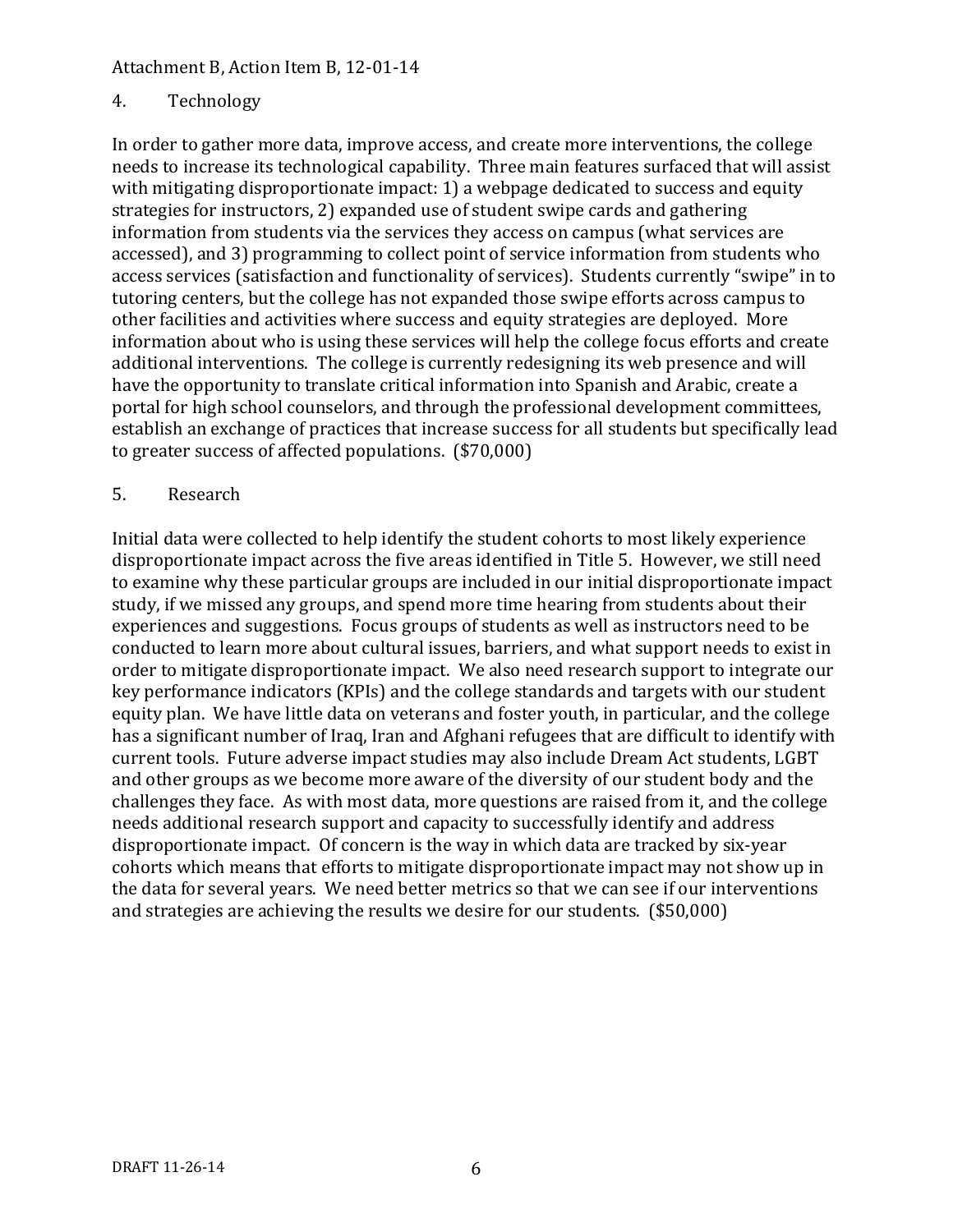| ACCESS: The percentage of each population group that is enrolled compared to that group's representation in the adult<br>population within the community served.                                                                                                                                                                                                                                                                                                                                                                                                                                                                                                                                                                                                                                                                                                                                                                                                                                                                                                                                                                                                                                                                                                                                |                                                                                                                                                                                                                                                                                                                |  |  |  |
|-------------------------------------------------------------------------------------------------------------------------------------------------------------------------------------------------------------------------------------------------------------------------------------------------------------------------------------------------------------------------------------------------------------------------------------------------------------------------------------------------------------------------------------------------------------------------------------------------------------------------------------------------------------------------------------------------------------------------------------------------------------------------------------------------------------------------------------------------------------------------------------------------------------------------------------------------------------------------------------------------------------------------------------------------------------------------------------------------------------------------------------------------------------------------------------------------------------------------------------------------------------------------------------------------|----------------------------------------------------------------------------------------------------------------------------------------------------------------------------------------------------------------------------------------------------------------------------------------------------------------|--|--|--|
| <b>DATA SUMMARY</b><br>The Hispanic population is an average of 8.7 percentage<br>points higher in the service area than within the college<br>student population. However, that average has decreased<br>from 2008 to 2013 by 3.5 percentage points. On average,<br>there are 6.9 percentage points fewer males in the GC<br>student population than in the service area. This<br>discrepancy has also improved from 2008- to 2013 (from<br>8.6% to 6.9%).<br>Our primary feeder high school district has Early<br>Assessment Program (EAP) data that indicate a significant<br>number of students are underprepared for college level<br>work. Of the students taking the EAP in English Language<br>Arts, the participation rate in taking the EAP was about<br>80% for the ethnicities of African American (slightly lower<br>at 74.9%), Asian, Hispanic, and White populations.<br>However, the percentages of students successfully ready<br>for college are 10, 30, 12 and 24, respectively.<br>For mathematics, the participation rates were lower with<br>65% of African Americans choosing to take the test, 72%<br>of the Asians, 66% of Hispanics, and 73% of White<br>students. Readiness for university mathematics was quite<br>low: 5.4 %, 15.4%, 8.5 %, and 14%, respectively. | Strategic Goals: 1,2, 3,4<br><b>GCCCD Key Performance Indicators:</b><br>Increased proportion of high school graduates<br>enrolled at GC<br>Increased number of students applying for financial<br>aid<br>Student demographics representative of our service<br>area<br>Increased economic impact to community |  |  |  |

| GOAL 1 - Mitigate disproportionately low participation rates of Hispanics and males. |                                            |                                                       |                                                       |  |
|--------------------------------------------------------------------------------------|--------------------------------------------|-------------------------------------------------------|-------------------------------------------------------|--|
| <b>ACTIVITY</b>                                                                      | <b>EXPECTED OUTCOME</b>                    | <b>TARGET DATE</b><br><b>FOR</b><br><b>COMPLETION</b> | <b>RESPONSIBLE</b><br><b>PERSON/GROUP</b>             |  |
| Advertise the college and its activities on<br>Hispanic media in the community.      | Increased participation rate for Hispanics | <b>SP 15</b>                                          | Director of College and<br><b>Community Relations</b> |  |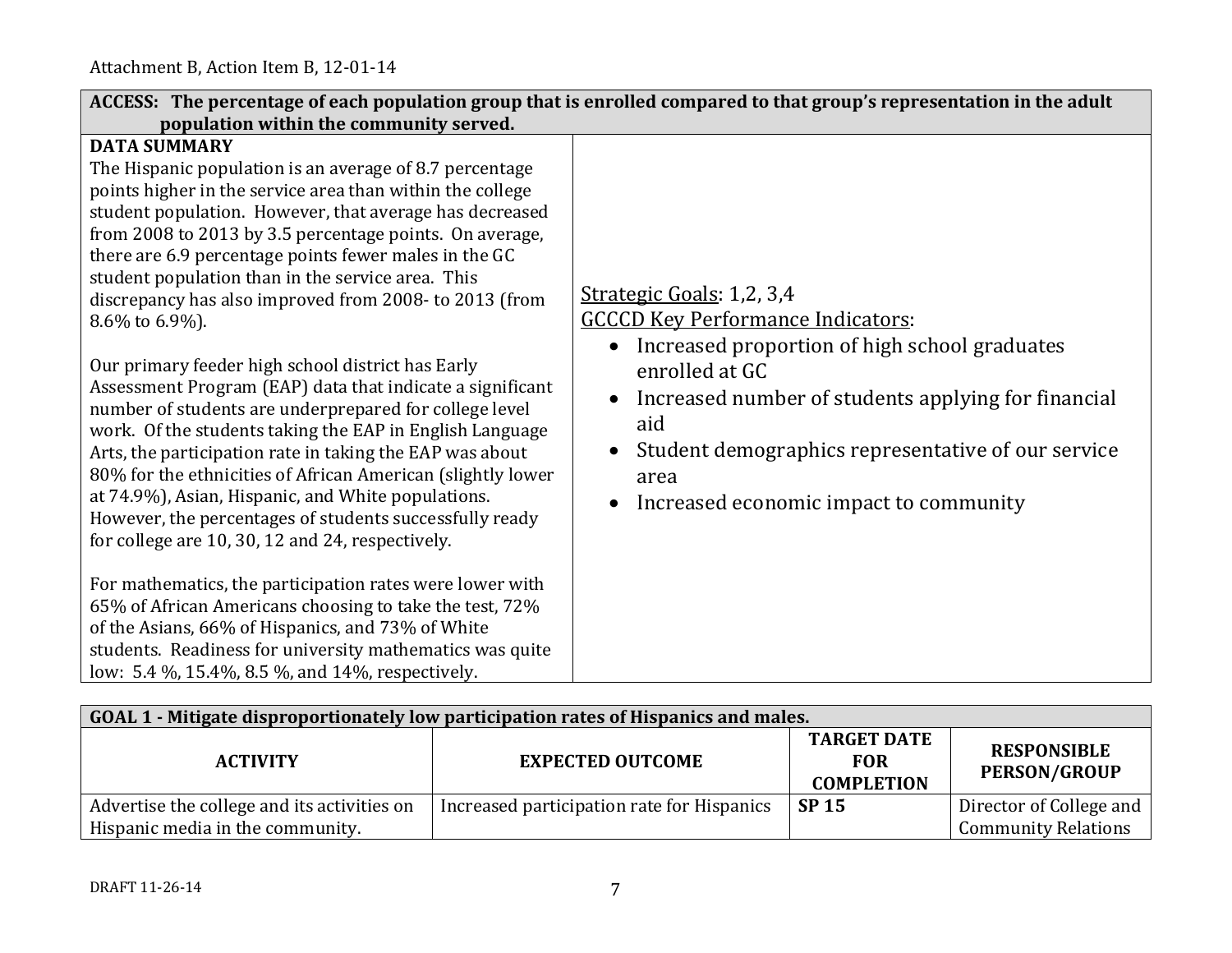| Increase GC course offerings for junior<br>and senior high school students<br>(concurrent enrollment), including<br>focused courses for<br>disproportionately/adversely-impacted<br>students identified through early<br>assessment. | Increased participation rate for Hispanics<br>and males.                                                                                                                                    | <b>FA15</b>  | <b>Associate Dean SSE</b>                                        |
|--------------------------------------------------------------------------------------------------------------------------------------------------------------------------------------------------------------------------------------|---------------------------------------------------------------------------------------------------------------------------------------------------------------------------------------------|--------------|------------------------------------------------------------------|
| Continue curriculum alignment with local<br>high schools, especially in English and<br>mathematics and the Common Core; East<br><b>County Education Alliance (GUHSD)</b>                                                             | Increased level of placement in<br>mathematics and English courses at the<br>college (ESL may be included); improve<br>CTE pathways                                                         | <b>FA15</b>  | <b>GUHSD Alliance</b><br>Workgroups                              |
| Create more opportunities for the<br>community to comment on issues of<br>equity; more outreach in East County:<br>churches, middle schools, social services,<br>etc.                                                                | Improved understanding of<br>disproportionate impact such that all<br>college constituents can speak about the<br>meaning of and which students are<br>affected by disproportionate impact. | <b>SP 15</b> | <b>Associate Dean SSE</b><br>and interested college<br>personnel |
| Upgrade to Open CCCApply to begin<br>gathering data on Dream Act and LGBT<br>students.                                                                                                                                               | Integrated data about Dream Act and<br>LGBT students in order to assess<br>disproportionate impact                                                                                          | <b>FA15</b>  | IS, RPIE                                                         |
| Translate key student services<br>information and parts of the webpage<br>into Arabic and Spanish.                                                                                                                                   | Increased participation rate for Hispanics<br>and males.                                                                                                                                    | <b>SP 15</b> | SSC                                                              |
| Create a portal on the college webpage<br>for high school counselors to increase<br>easy access of programs of study maps<br>and other college prep information for<br>high school students.                                         | Increased understanding of the college's<br>programs, essential high school<br>preparation, opportunities, and services<br>for high school students.                                        | <b>SP15</b>  | Counselors                                                       |
| Conduct outreach to local libraries about<br>programs and support services to<br>students                                                                                                                                            | Increased participation rate for Hispanics<br>and males.                                                                                                                                    | SP 15, FA 15 | Associate Dean SSE,<br>Librarians, and CCC                       |
| Add visual and other components to the<br>campus that reflect and promote student<br>body diversity.                                                                                                                                 | Improved campus identity as one of<br>inclusiveness and sense of belonging                                                                                                                  | <b>SP15</b>  | <b>Associate Dean SSE</b>                                        |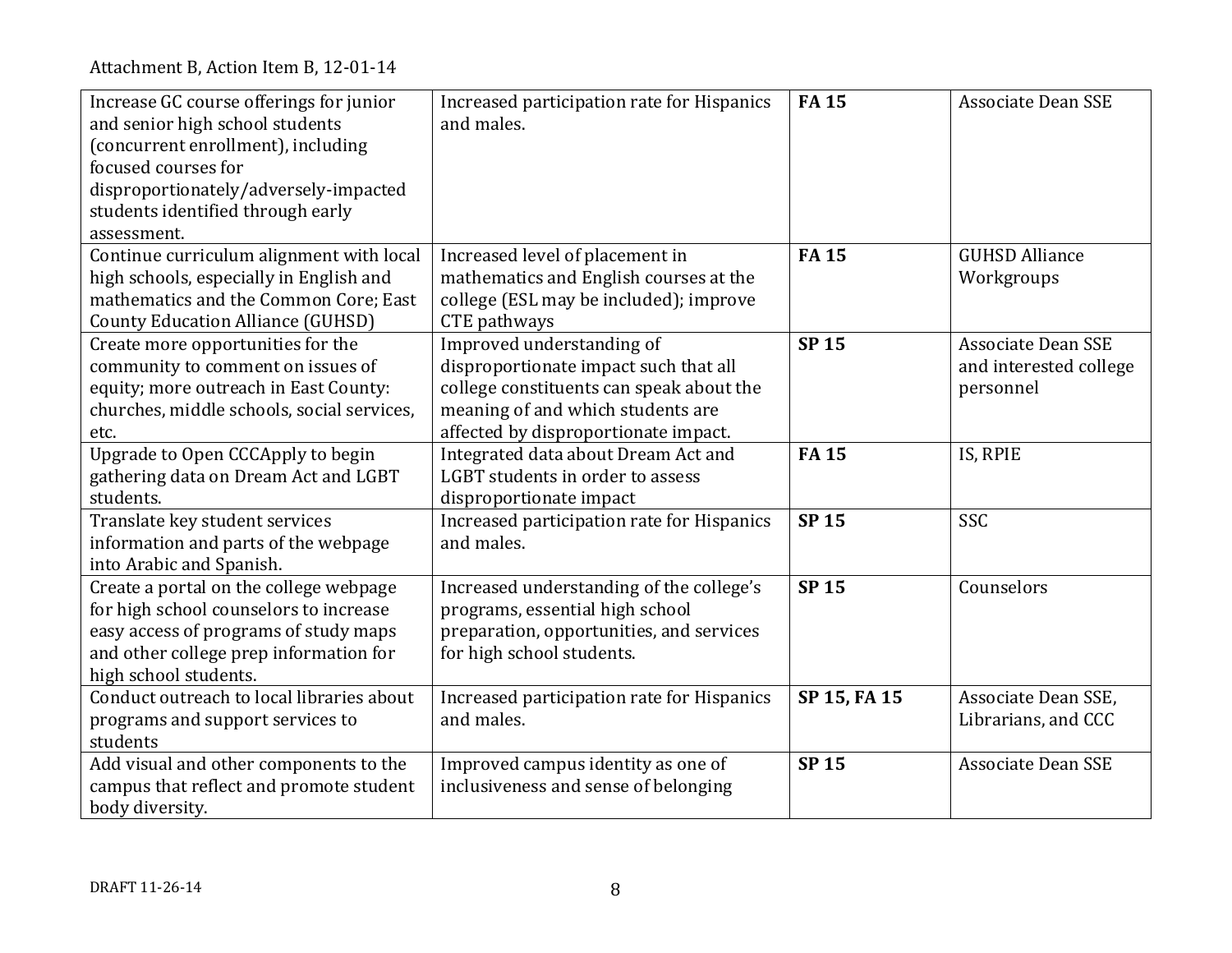| COURSE COMPLETION: The ratio of the number of credit courses that students, by population group, complete compared                                                                                                                                                                                                             |                                                                                                                                                                                                 |  |
|--------------------------------------------------------------------------------------------------------------------------------------------------------------------------------------------------------------------------------------------------------------------------------------------------------------------------------|-------------------------------------------------------------------------------------------------------------------------------------------------------------------------------------------------|--|
|                                                                                                                                                                                                                                                                                                                                | to the number of courses in which students in that group are enrolled on the census day of the term.                                                                                            |  |
| <b>DATA SUMMARY</b><br>Two groups are struggling to complete classes at the<br>same rate as their peers: African Americans and foster<br>youth. While most groups have a course completion<br>rate between 63.6% and 76%, African Americans and<br>foster youth complete courses at rates of 52.6% and<br>48.9%, respectively. | Strategic Goals: 1, 2, 3, 4, 5<br>College Key Performance Indicators:<br>• Percent success in all courses<br>• Percent retained in all courses<br>• Percent of students receiving financial aid |  |

| GOAL 1 - Mitigate disproportionate impact in successful course completion for African Americans and foster youth. |                                                                                |                                                       |                                           |  |
|-------------------------------------------------------------------------------------------------------------------|--------------------------------------------------------------------------------|-------------------------------------------------------|-------------------------------------------|--|
| <b>ACTIVITY</b>                                                                                                   | <b>EXPECTED OUTCOME</b>                                                        | <b>TARGET DATE</b><br><b>FOR</b><br><b>COMPLETION</b> | <b>RESPONSIBLE</b><br><b>PERSON/GROUP</b> |  |
| Work with Umoja Program leaders to<br>develop greater outreach and support for                                    | Engaged more African American students<br>in staying in college and successful | <b>FA15</b>                                           | Associate Dean SSE<br>and Umoja leaders   |  |
| African American students.                                                                                        | completion of courses                                                          |                                                       |                                           |  |
| Work with Guardian Scholars leaders to                                                                            | Engaged more foster youth students in                                          | <b>FA15</b>                                           | <b>Associate Dean SSE</b>                 |  |
| develop greater outreach and support for                                                                          | staying in college and successful                                              | <b>FA 16</b>                                          | and Guardian Scholars                     |  |
| foster youth students.                                                                                            | completion of courses                                                          |                                                       | leaders                                   |  |
| Analyze the courses taken by these                                                                                | Increased course success for African                                           | <b>SP 15</b>                                          | <b>IEC and Associate</b>                  |  |
| populations to see what policies or what                                                                          | Americans and foster youth                                                     |                                                       | Dean SSE                                  |  |
| practices may be preventing success.                                                                              |                                                                                |                                                       |                                           |  |

**ESL/BASIC SKILLS COMPLETION: The ratio of the number of students by population group who complete a degreeapplicable course after having completed the final ESL or basic skills course compared to the number of those students who complete such a final ESL or basic skills course.**

| DATA SUMMARY                                                                                   | <u>  Strategic Goals</u> : 1, 2, 3, 4, 5                |
|------------------------------------------------------------------------------------------------|---------------------------------------------------------|
| Various cohorts of the student population find low rates   College Key Performance Indicators: |                                                         |
| of success in completing basic skills sequences, as                                            | • Percent of credit students who started below transfer |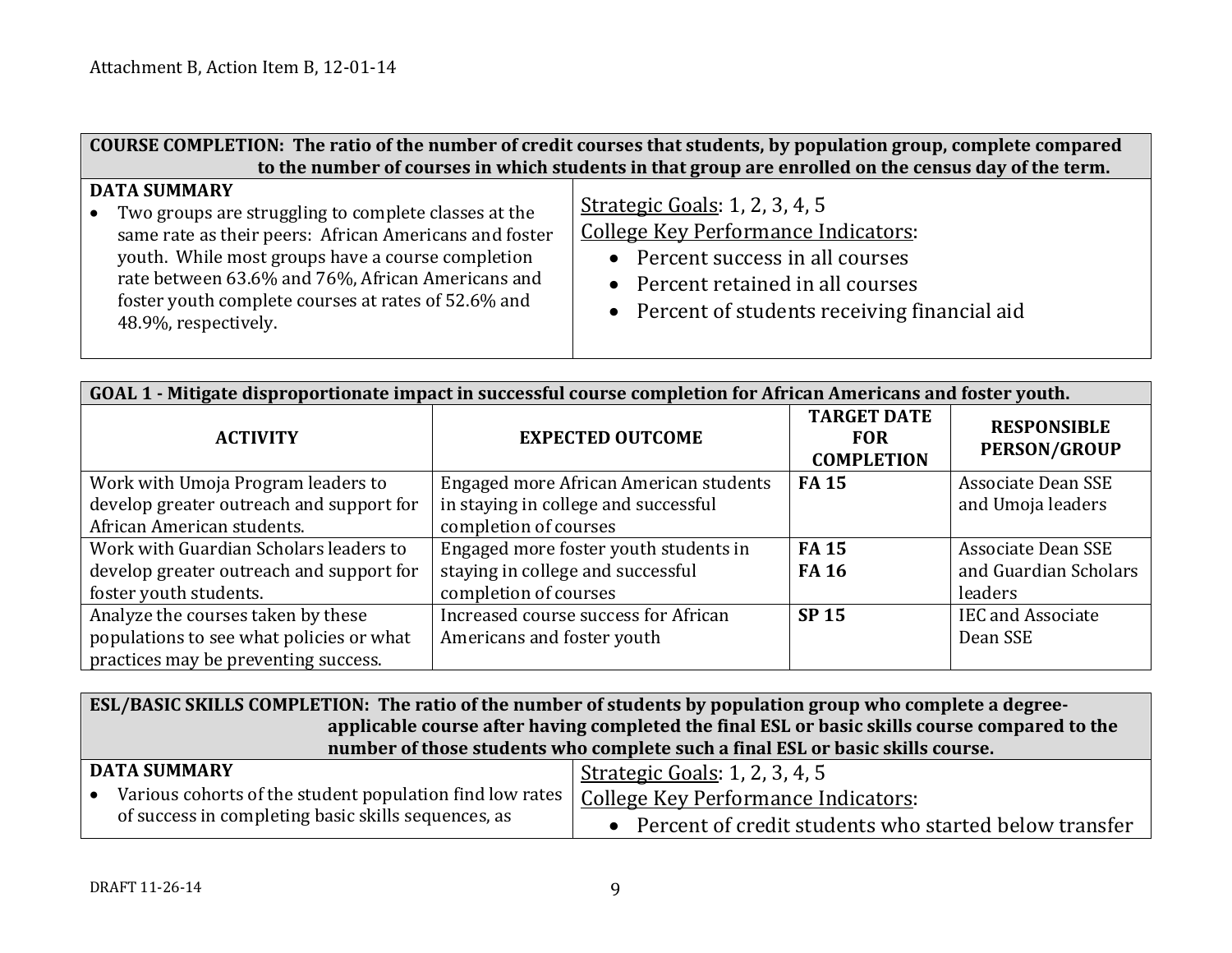| measured in the college scorecard, in mathematics<br>(ethnic cohorts) and English (cohorts above age 20).<br>The college will respond to the low rates of success for<br>all students.<br>ESL student populations are in transition and require<br>more investigation | level and completed a college-level course in the same<br>discipline<br>• Percent of first time fall students who enroll in the<br>first year in a math, English or ESL course |
|-----------------------------------------------------------------------------------------------------------------------------------------------------------------------------------------------------------------------------------------------------------------------|--------------------------------------------------------------------------------------------------------------------------------------------------------------------------------|
|-----------------------------------------------------------------------------------------------------------------------------------------------------------------------------------------------------------------------------------------------------------------------|--------------------------------------------------------------------------------------------------------------------------------------------------------------------------------|

| GOAL 1 - Increase Preparation and Remedial English and Mathematics Progress Rates                                                                                                                                           |                                                                                      |                                                       |                                                  |  |
|-----------------------------------------------------------------------------------------------------------------------------------------------------------------------------------------------------------------------------|--------------------------------------------------------------------------------------|-------------------------------------------------------|--------------------------------------------------|--|
| <b>ACTIVITY</b>                                                                                                                                                                                                             | <b>EXPECTED OUTCOME</b>                                                              | <b>TARGET DATE</b><br><b>FOR</b><br><b>COMPLETION</b> | <b>RESPONSIBLE</b><br><b>PERSON/GROUP</b>        |  |
| Offer get ready for math workshops; get<br>ready for English workshops                                                                                                                                                      | Improved placement and success for<br>math and English students                      | <b>FA15</b>                                           | Math and English<br>Dept.                        |  |
| Plan for/Implement embedded<br>tutoring/supplemental instruction in basic<br>skills sections; reform the way the college<br>speaks about tutoring to focus on difficult<br>courses rather than deficiencies in<br>students. | Improved success in basic skills courses                                             | <b>FA15</b>                                           | Math, English, ESL<br>Departments                |  |
| Investigate implications of "three takes"<br>rule and how it is affecting these cohorts.                                                                                                                                    | Identified and addressed barriers,<br>options, and outcomes of affected<br>students. | <b>SP15</b>                                           | <b>Associate Dean SSE</b>                        |  |
| Investigate test prep programs and post<br>assessment boot camps and similar<br>strategies aimed at filling learning gaps                                                                                                   | Improved success for students                                                        | <b>SP15</b>                                           | Math, English, ESL<br>Departments                |  |
| Review SSSP data to see if follow up<br>services are proportionately accessed                                                                                                                                               | Increased services, interventions, and<br>outreach to student cohorts                | <b>FA15</b>                                           | <b>SSC</b>                                       |  |
| Track implementation of both online<br>orientation and advising efforts to ensure<br>that students are receiving correct<br>information about placement and options                                                         | Improved placement and success for<br>students.                                      | <b>SP15</b>                                           | Math, English, ESL,<br>Counseling<br>Departments |  |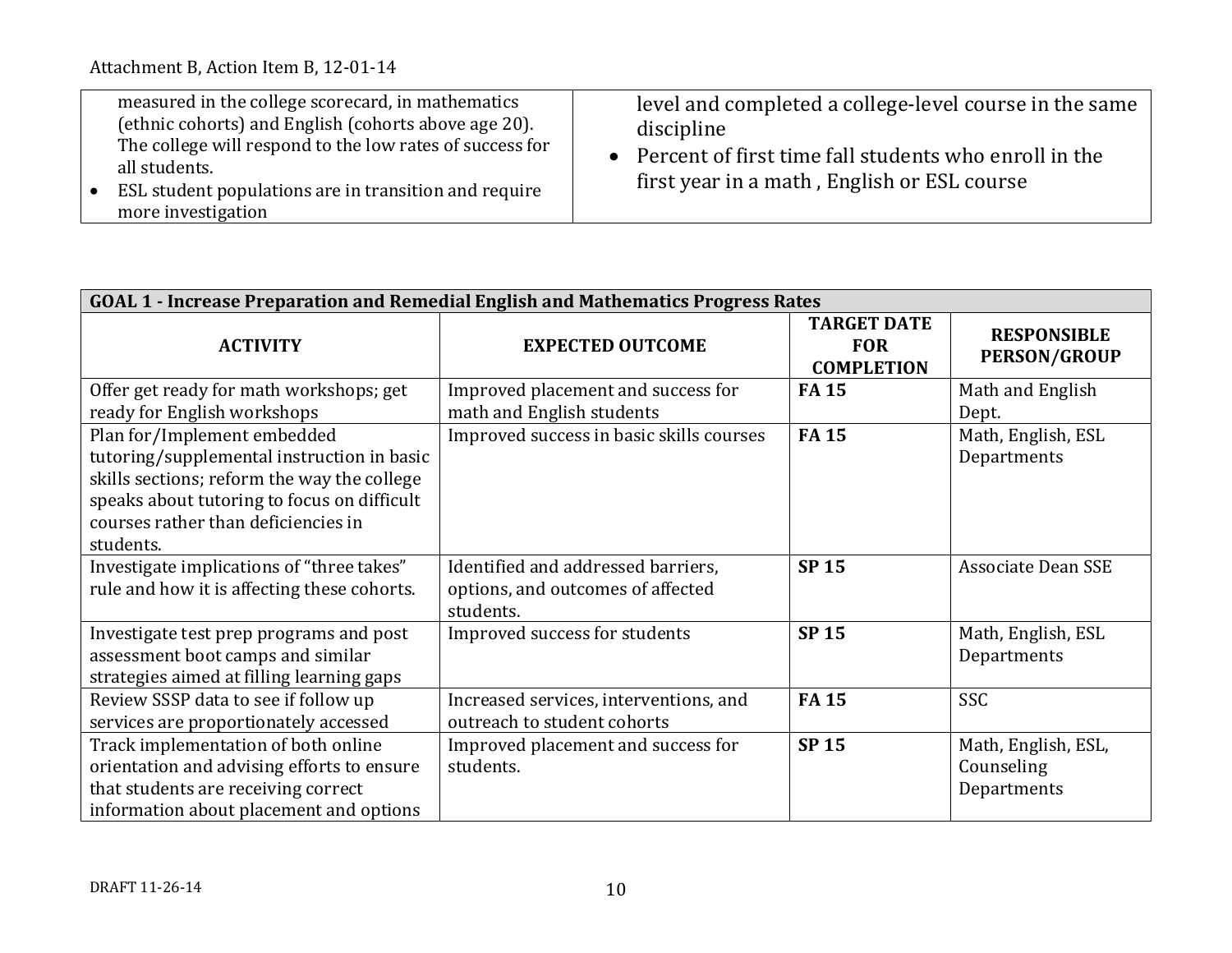| to challenge placements.                        |                                         |              |                            |
|-------------------------------------------------|-----------------------------------------|--------------|----------------------------|
| Develop and/or enhance summer                   | Improved student success, persistence   | <b>FA15</b>  | Counseling, Director of    |
| transition/bridge experiences for first-        | rates                                   |              | <b>Student Pathways</b>    |
| time to college students.                       |                                         |              |                            |
| Continue to investigate compressed and          | On-going with potential to increase     | <b>FA 16</b> | Math, English, ESL         |
| accelerated curriculum in basic skills          | success                                 |              | Departments                |
| <b>Implement East County Education Alliance</b> | Improved student success, persistence   | <b>FA15</b>  | Director of High           |
| for improving preparation of incoming           | rates                                   |              | School/CTE                 |
| high school students.                           |                                         |              | Partnerships; English,     |
|                                                 |                                         |              | <b>ESL</b> and mathematics |
|                                                 |                                         |              | depts.                     |
| Offer Summer Bridge Program                     | Increase success, persistence rates for | <b>FA15</b>  | Pathways Coor, EOPS,       |
|                                                 | students                                |              | mathematics and            |
|                                                 |                                         |              | English depts.             |

| <b>GOAL 2 - Increase ESL Success Rate for Emerging Populations</b> |                                     |                                                       |                                           |  |
|--------------------------------------------------------------------|-------------------------------------|-------------------------------------------------------|-------------------------------------------|--|
| <b>ACTIVITY</b>                                                    | <b>EXPECTED OUTCOME</b>             | <b>TARGET DATE</b><br><b>FOR</b><br><b>COMPLETION</b> | <b>RESPONSIBLE</b><br><b>PERSON/GROUP</b> |  |
| Modify survey given to students during                             | Improved identification of Middle   | <b>SP 15</b>                                          | RPIE, CPIE and ESL                        |  |
| ESL assessment for placement                                       | <b>Eastern Populations</b>          |                                                       | department                                |  |
| Investigate why veterans who are                                   | Confirmed that correct students are | <b>SP 15</b>                                          | RPIE, CPIE, and ESL                       |  |
| students are using ESL placement                                   | accessing ESL placement             |                                                       | department                                |  |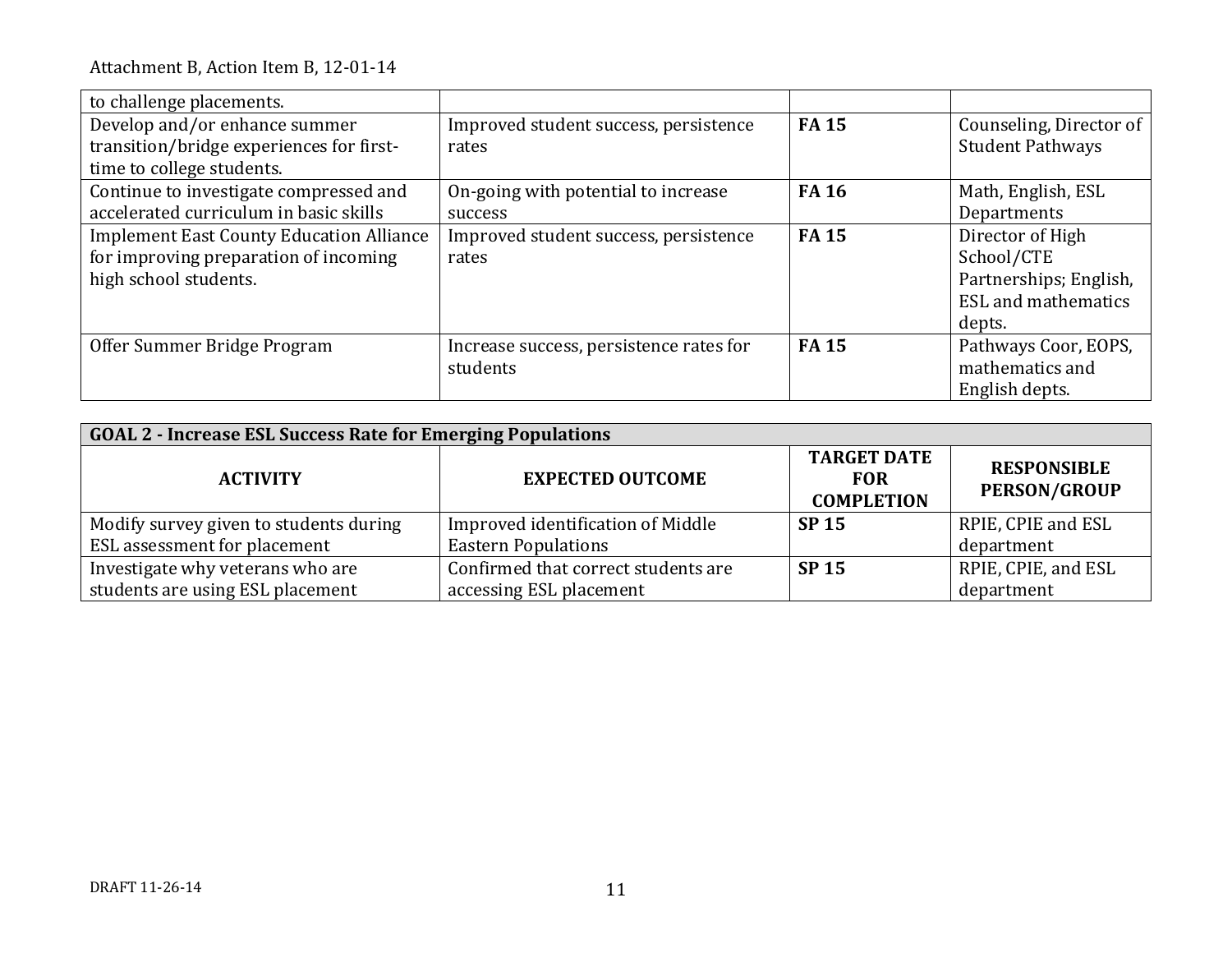| DEGREE/CERTIFICATE COMPLETION: The ratio of the number of students by population group who receive a degree or<br>certificate to the number of students in that group with the same informed matriculation<br>goal as documented in the student educational plan developed with a counselor/advisor.<br>TRANSFER: The ratio of the number of students by population group who complete a minimum of 12 units and have<br>attempted a transfer level course in mathematics or English, to the number of students in that group who<br>actually transfer after one or more (up to six) years.                      |                                                                                                                                                                                                                                                                                                                                                                                                                                                                                                                                                                                                                                                                                    |  |  |
|------------------------------------------------------------------------------------------------------------------------------------------------------------------------------------------------------------------------------------------------------------------------------------------------------------------------------------------------------------------------------------------------------------------------------------------------------------------------------------------------------------------------------------------------------------------------------------------------------------------|------------------------------------------------------------------------------------------------------------------------------------------------------------------------------------------------------------------------------------------------------------------------------------------------------------------------------------------------------------------------------------------------------------------------------------------------------------------------------------------------------------------------------------------------------------------------------------------------------------------------------------------------------------------------------------|--|--|
| <b>DATA SUMMARY</b><br>Many groups are affected in ability to persist, complete<br>30 units, complete a certificate, degree or meet transfer<br>readiness criteria, and complete CTE programs.<br>Overall, these are the segments of the population that<br>are included in some way (for each measure in this<br>area, the specific group(s) adversely affected will be<br>identified): African American (degree)<br>Hispanic (degree & transfer)<br>$\bullet$<br>Pacific Islander and Filipino (degree & transfer)<br>20+ year olds<br>$\bullet$<br><b>Disabled</b> (degree & transfer)<br><b>Foster Youth</b> | Strategic Goals: 1, 2, 3, 4, 5<br><b>College Key Performance Indicators:</b><br>Number of degrees awarded<br>$\bullet$<br>Number of certificates awarded<br>$\bullet$<br>Number of students who transfer to a four-year<br>$\bullet$<br>institution<br>• Percent of degree and/or transfer seeking student<br>who achieved at least 30 units<br>Closure of the achievement gap<br>$\bullet$<br>Percent of student who completed several courses<br>classified as CTE in a single discipline and completed a<br>degree, certificate, or transferred<br>• Percent of degree and/or transfer seeking students<br>who completed a degree, certificate, or transfer<br>related outcomes |  |  |

| GOAL 1 - Mitigate disproportionate impact for Filipinos, Hispanics, and Pacific Islanders with respect to persistence. |                                                                                                                               |              |              |  |
|------------------------------------------------------------------------------------------------------------------------|-------------------------------------------------------------------------------------------------------------------------------|--------------|--------------|--|
| <b>ACTIVITY</b>                                                                                                        | <b>TARGET DATE</b><br><b>RESPONSIBLE</b><br><b>EXPECTED OUTCOME</b><br><b>FOR</b><br><b>PERSON/GROUP</b><br><b>COMPLETION</b> |              |              |  |
| Investigate course taking patterns of<br>affected groups to identify barriers                                          | Identification of barriers and<br>development of interventions                                                                | SP 15        | RPIE and IEC |  |
| Develop clear curricular pathways<br>(mapping of course sequences) aimed at                                            | Increased success rates                                                                                                       | <b>SP 15</b> | CCC and CPIE |  |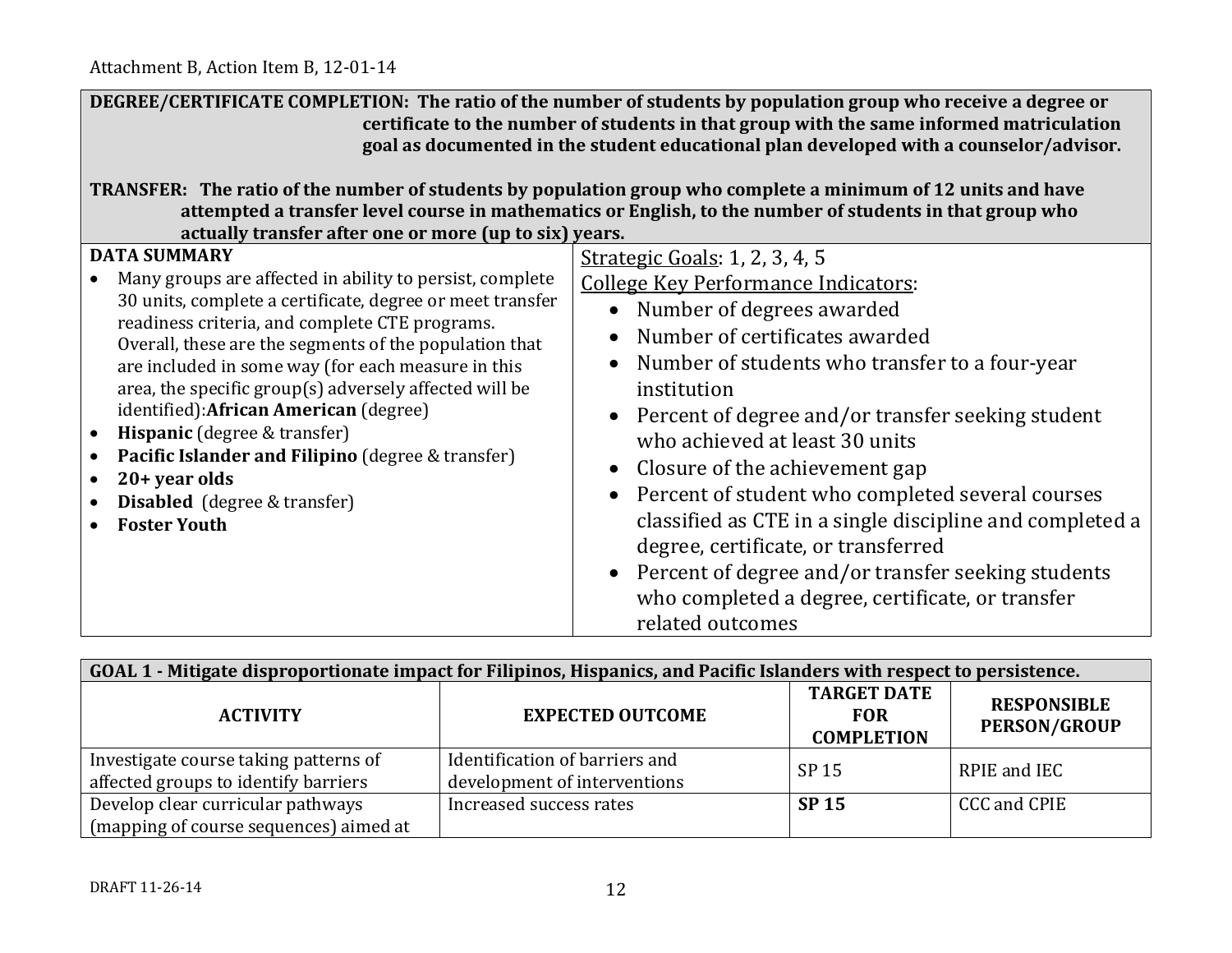| student completion of degrees, certificates,<br>and transfer.                                                                                                                                                                                                                                           |                                                                     |              |                                                |
|---------------------------------------------------------------------------------------------------------------------------------------------------------------------------------------------------------------------------------------------------------------------------------------------------------|---------------------------------------------------------------------|--------------|------------------------------------------------|
| Ensure student access to pathways<br>information through a web portal and ed<br>planning software.                                                                                                                                                                                                      | Increased success rates                                             | <b>FA 16</b> | <b>Associate Dean SSE</b><br>and Pathways Coor |
| Obtain input from various groups<br>throughout the campus (including those<br>providing services and support to<br>underrepresented students), to assist in<br>developing best practices that will help<br>address disproportionate impact to<br>student populations and reduce the<br>achievement gap. | Increased strategies and interventions<br>for specific populations. | <b>SP 15</b> | <b>Associate Dean SSE</b><br>and ADSOC         |

| GOAL 2 - Mitigate disproportionate impact for foster youth in attaining 30+ units. |                                           |                                                       |                                           |  |
|------------------------------------------------------------------------------------|-------------------------------------------|-------------------------------------------------------|-------------------------------------------|--|
| <b>ACTIVITY</b>                                                                    | <b>EXPECTED OUTCOME</b>                   | <b>TARGET DATE</b><br><b>FOR</b><br><b>COMPLETION</b> | <b>RESPONSIBLE</b><br><b>PERSON/GROUP</b> |  |
| Work with Guardian Scholars leaders to                                             | Increase student success and foster youth | <b>FA 15</b>                                          | Guardian Scholars;                        |  |
| develop greater outreach, support, and                                             | attainment of 30+ units                   | <b>FA 16</b>                                          | Associate Dean SSE                        |  |
| incentives for foster youth students.                                              |                                           | <b>FA17</b>                                           |                                           |  |

**GOAL 3 – Mitigate disproportionate impact with African Americans, Filipinos, Hispanics, Pacific Islanders, 20+ year olds, and disabled students in SPAR rates (includes transfer).**

| <b>ACTIVITY</b>                                                                                                                              | <b>EXPECTED OUTCOME</b>                                     | <b>TARGET DATE</b><br><b>FOR</b><br><b>COMPLETION</b> | <b>RESPONSIBLE</b><br><b>PERSON/GROUP</b>      |
|----------------------------------------------------------------------------------------------------------------------------------------------|-------------------------------------------------------------|-------------------------------------------------------|------------------------------------------------|
| Develop clear curricular pathways<br>(mapping of course sequences) aimed at<br>student completion of degrees, certificates,<br>and transfer. | Completed program of study maps;<br>increased success rates | <b>SP 15</b>                                          | CCC and CPIE                                   |
| Review of current semester schedules to<br>identify roadblocks or gaps.                                                                      | Increased success rates                                     | <b>FA 15</b>                                          | <b>CCC and Enrollment</b><br><b>Strategies</b> |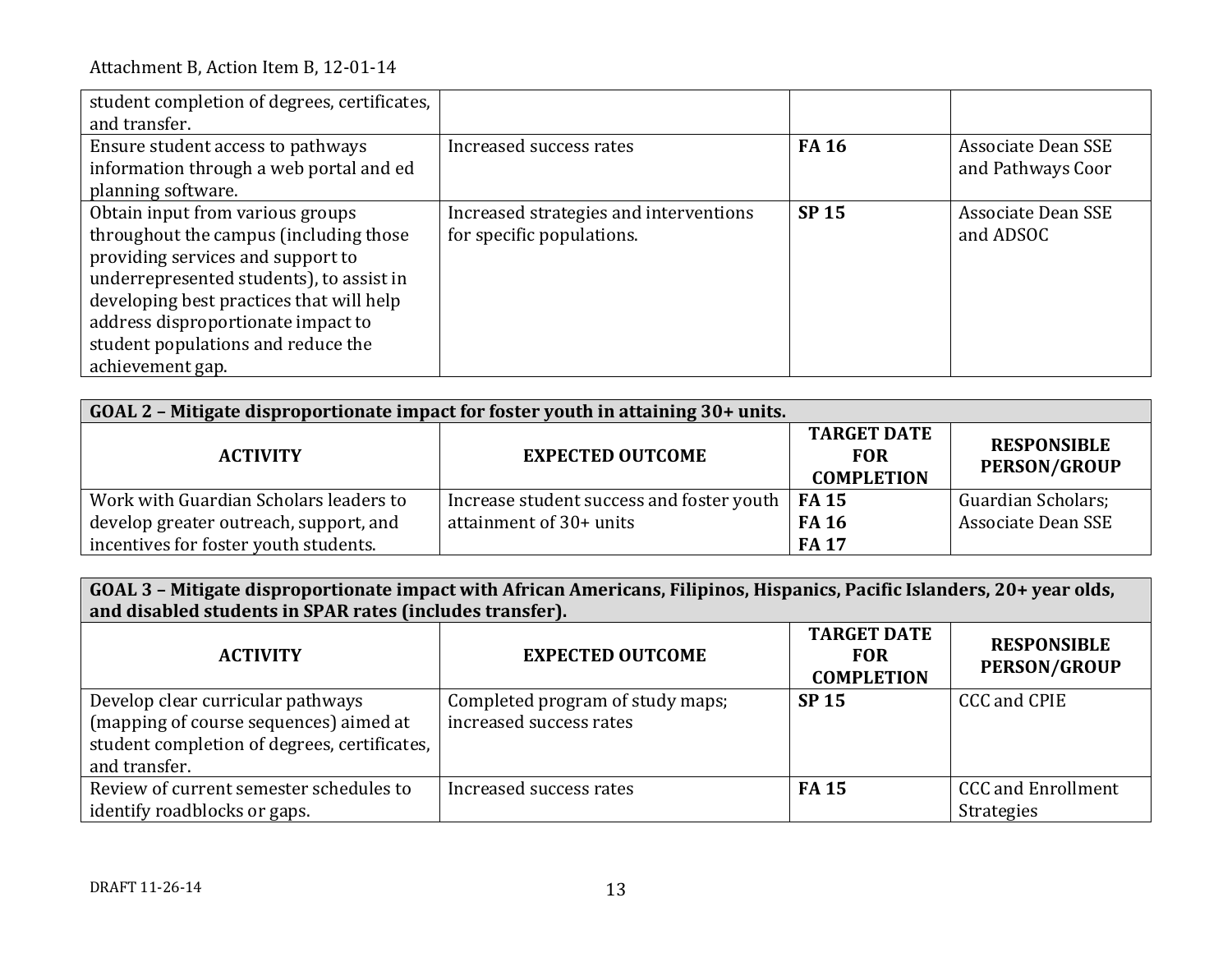| Ensure regular and broad access to, and    | Increased accountability to departments | <b>SP 15</b>     | <b>CPIE</b> and Associate |
|--------------------------------------------|-----------------------------------------|------------------|---------------------------|
| dialogue around, key success indicators,   | through program review                  |                  | Dean SSE; Program         |
| including action plans (in annual plans or |                                         |                  | Reviews                   |
| program review) based on identified        |                                         |                  |                           |
| equity gaps.                               |                                         |                  |                           |
| <b>Hold Transfer Center Workshops</b>      | Held workshops; increased success rates | <b>Each Term</b> | <b>Transfer Center</b>    |
| addressing impacted student groups         |                                         |                  |                           |
| (through adult re-entry and Umoja)         |                                         |                  |                           |
| Send reminder notices and transfer         | Increased success rates                 | <b>Each Term</b> | <b>Transfer Center</b>    |
| workshop invitations to impacted groups    |                                         |                  |                           |
| Continue communication from the            | Increased success rates                 | <b>Each Term</b> | <b>Transfer Center</b>    |
| <b>Transfer Center and to counselors</b>   |                                         |                  |                           |
| regarding up to date transfer information  |                                         |                  |                           |
| Design student engagement activities that  | Increased student success and           | <b>SP 15</b>     | <b>Student Pathways</b>   |
| promote student leadership, self-          | persistence rates                       |                  | Coor; Associate Dean      |
| advocacy, and support of fellow students   |                                         |                  | <b>SSE</b>                |
| (reference the UT model)                   |                                         |                  |                           |

**GOAL 4 – Mitigate disproportionate impact for African Americans, Hispanics, and 40+ year olds in completing CTE certificates and degrees.**

| <b>ACTIVITY</b>                         | <b>EXPECTED OUTCOME</b>                  | <b>TARGET DATE</b><br><b>FOR</b><br><b>COMPLETION</b> | <b>RESPONSIBLE</b><br><b>PERSON/GROUP</b> |
|-----------------------------------------|------------------------------------------|-------------------------------------------------------|-------------------------------------------|
| Review of current semester schedules to | Roadblocks identified; increased success | <b>FA15</b>                                           | CCC, Enrollment                           |
| identify roadblocks or gaps.            | rates                                    |                                                       | <b>Strategies</b>                         |
| Ensure student access to pathways       | Increased success rates                  | <b>FA 16</b>                                          | <b>Associate Dean SSE</b>                 |
| information through a web portal and ed |                                          |                                                       | and Pathways Coor                         |
| planning software.                      |                                          |                                                       |                                           |
| Complete design of and implement        | Improved student success and             | <b>FA 16</b>                                          | <b>Student Pathways</b>                   |
| student pathways project                | persistence rates                        |                                                       | Coor; Associate Dean                      |
|                                         |                                          |                                                       | <b>SSE</b>                                |

# **INFRASTRUCTURE AND COMMON NEEDS TO SUPPORT ALL EQUITY EFFORTS: Includes hiring of personnel, research needs,**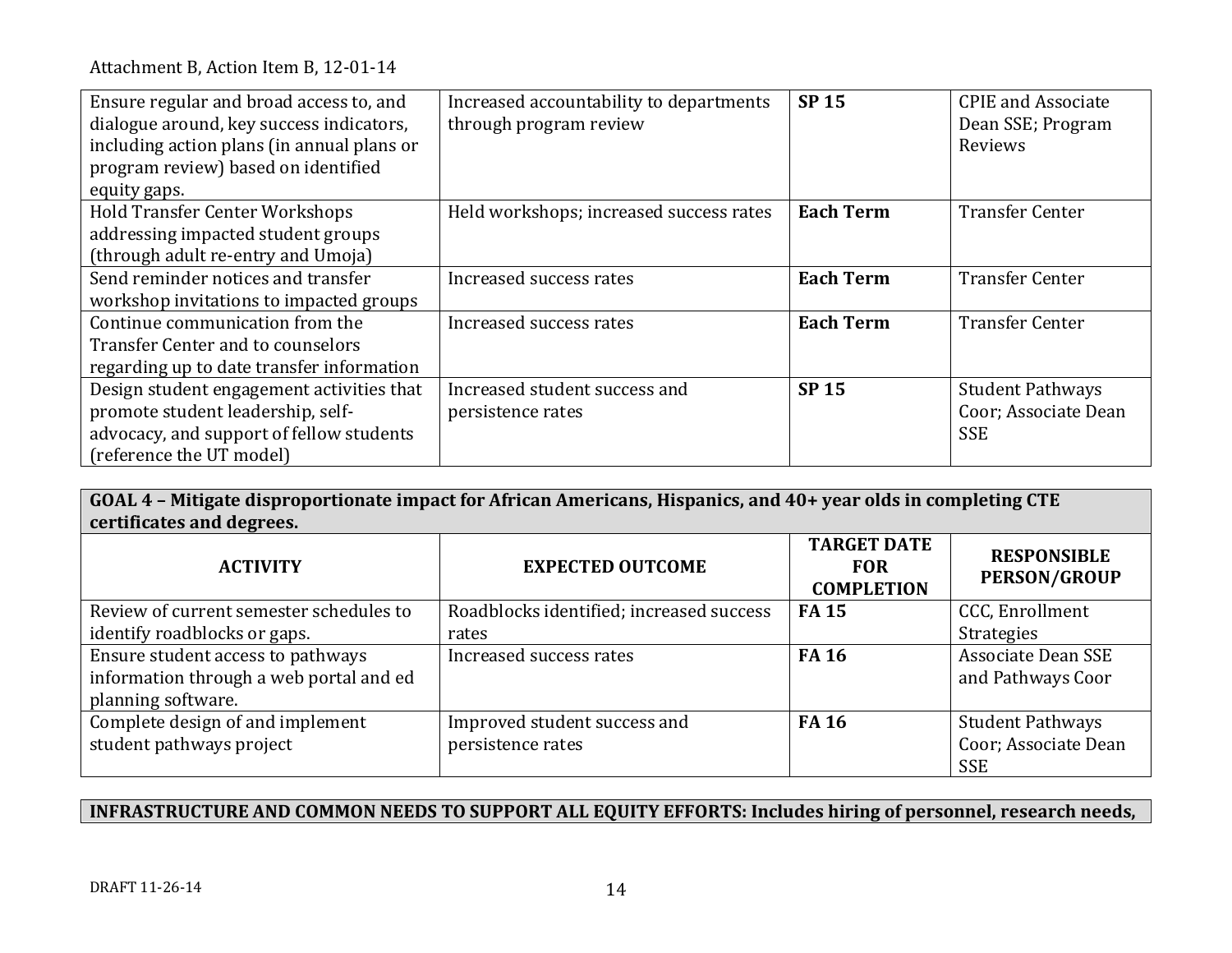| webpage design and launch, and activities related to student pathways project |                                           |                                 |                           |  |
|-------------------------------------------------------------------------------|-------------------------------------------|---------------------------------|---------------------------|--|
| Goal 1: Increase research to collect more quantitative and qualitative data   |                                           |                                 |                           |  |
| <b>ACTIVITY</b>                                                               | <b>Expected Outcome</b>                   | <b>TARGET DATE</b>              | <b>RESPONSIBLE</b>        |  |
|                                                                               |                                           | <b>FOR</b><br><b>COMPLETION</b> | <b>PERSON/GROUP</b>       |  |
| Assess and delve more deeply into the                                         | Further analysis will lead to recognition | <b>SP 15</b>                    | RPIE, CPIE                |  |
| data, including additional disaggregation.                                    | of other affected groups and reasons for  | <b>FA15</b>                     |                           |  |
|                                                                               | the disproportionate impact.              |                                 |                           |  |
| Train focus group leaders                                                     | 15 more focus group leaders trained       | <b>SP 15</b>                    | RPIE, CPIE                |  |
| Conduct separate focus groups of students                                     | Identification of barriers and areas to   | <b>FA15</b>                     | <b>CPIE</b> and Associate |  |
| and college personnel for qualitative data                                    | address                                   |                                 | Dean SSE                  |  |

| <b>GOAL 2: Human Resources</b>            |                                            |                    |                     |
|-------------------------------------------|--------------------------------------------|--------------------|---------------------|
| <b>ACTIVITY</b>                           | <b>Expected Outcome</b>                    | <b>TARGET DATE</b> | <b>RESPONSIBLE</b>  |
|                                           |                                            | <b>FOR</b>         | <b>PERSON/GROUP</b> |
|                                           |                                            | <b>COMPLETION</b>  |                     |
| Hire associate dean for student success   | Hiring complete                            | <b>SP15</b>        | <b>CPIE</b>         |
| and equity                                |                                            |                    |                     |
| Determine reassigned time and faculty     | Faculty assignments recommended by         | <b>SP 15</b>       | CPIE and academic   |
| appointments for faculty leaders          | academic senate; assignments complete      | <b>SP 16</b>       | senate              |
|                                           |                                            | <b>SP 17</b>       |                     |
| Coordinate efforts with the San Diego     | Increase faculty success rates             | <b>SP 15</b>       | Associate Dean SSE  |
| Region (SDICCCA) on creating database of  |                                            |                    |                     |
| trainers                                  |                                            |                    |                     |
| Conduct needs assessment, design and      | Completed needs assessment leads to        | <b>SP 15</b>       | <b>CWPDC</b>        |
| offer professional development            | professional development plan; increased   | <b>SP 16</b>       |                     |
| opportunities to dialogue on cultural     | success of faculty and staff in supporting | <b>SP17</b>        |                     |
| awareness and competence as well as       | and teaching all students but especially   |                    |                     |
| strategies to increase course completion. | those affected by disproportionate         |                    |                     |
|                                           | impact.                                    |                    |                     |
| Design and provide faculty and staff with | Increased success rates                    | <b>SP 16</b>       | <b>CWPDC</b>        |
| communication tools related to ed         |                                            |                    |                     |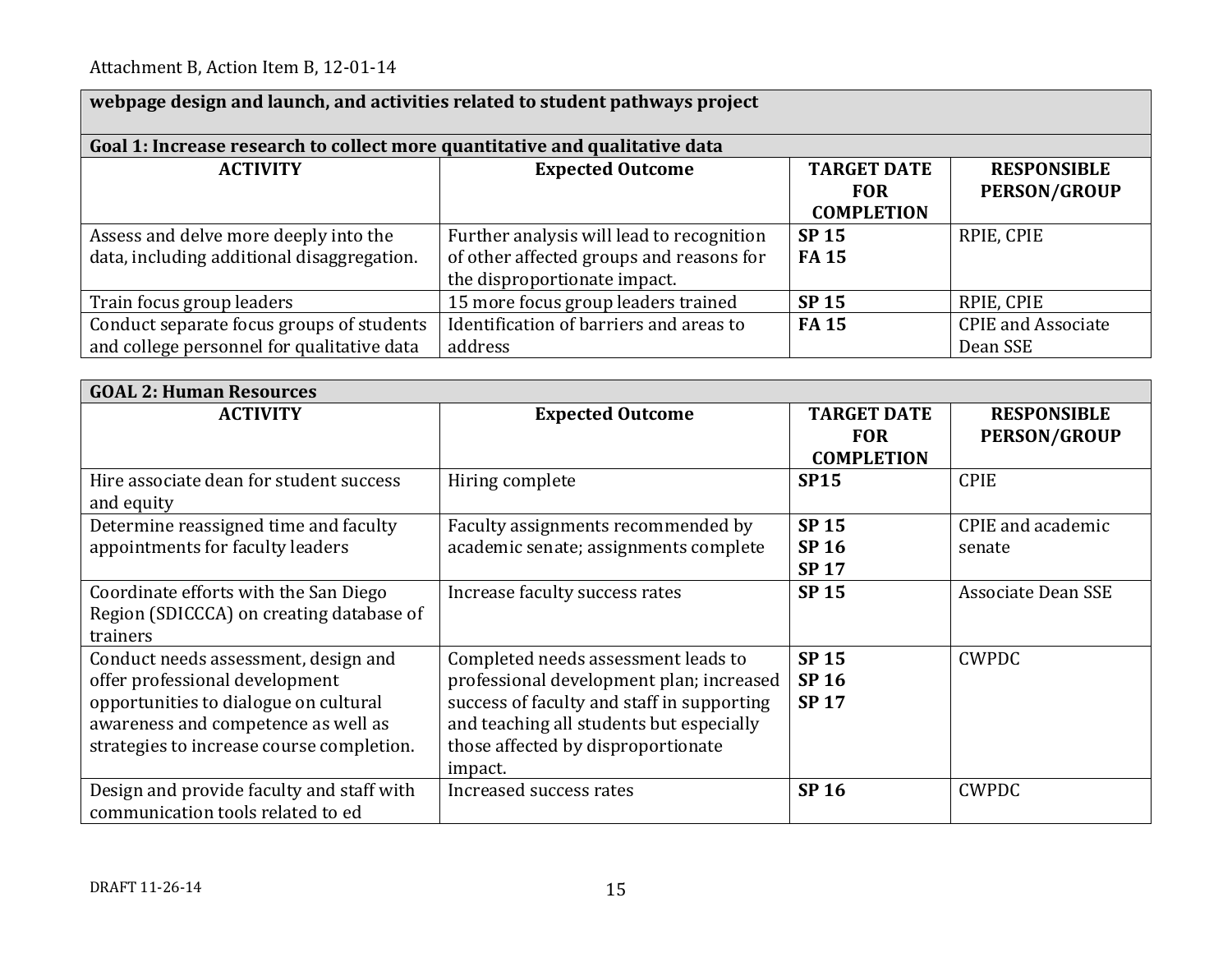| planning and how they can help students   |                                           |              |                            |
|-------------------------------------------|-------------------------------------------|--------------|----------------------------|
| Incorporate into new faculty              | Increased student success and             | <b>FA15</b>  | <b>FPDC</b>                |
| orientation/professional development a    | persistence rates                         | <b>FA 16</b> |                            |
| number of items related to student equity |                                           | <b>FA17</b>  |                            |
| and success (e.g., Grossmont data and     |                                           |              |                            |
| implications, college student success     |                                           |              |                            |
| initiatives, college resources, syllabus  |                                           |              |                            |
| review process)                           |                                           |              |                            |
| Create and facilitate faculty academies   | Increased success, persistence rates for  | <b>FA15</b>  | Associate Dean SSE;        |
|                                           | all students                              |              | <b>FPDC</b>                |
| Create and provide all faculty and staff  | Intervention strategies created and made  | <b>FA15</b>  | <b>CWPDC</b> and Associate |
| with early alert and intervention         | available to faculty; increased success   |              | Dean SSE                   |
| strategies                                |                                           |              |                            |
| Purchase books and materials on equity to | Collection created; increased faculty and | <b>FA15</b>  | <b>CWPDC</b> ; Librarians  |
| create a collection for professional      | employee success                          |              |                            |
| development in the library                |                                           |              |                            |

| <b>GOAL 3: Improve Webpage and Technology</b> |                                           |                    |                           |
|-----------------------------------------------|-------------------------------------------|--------------------|---------------------------|
| <b>ACTIVITY</b>                               | <b>Expected Outcome</b>                   | <b>TARGET DATE</b> | <b>RESPONSIBLE</b>        |
|                                               |                                           | <b>FOR</b>         | <b>PERSON/GROUP</b>       |
|                                               |                                           | <b>COMPLETION</b>  |                           |
| Create and post webpage dedicated to          | Webpage designed and updating             | <b>FA15</b>        | Associate Dean SSE        |
| diversity and inclusion (i.e. events, safe    | responsibilities assigned                 |                    | and Director College      |
| zones, clubs, courses with a diversity        |                                           |                    | and Community             |
| focus, etc.)                                  |                                           |                    | Relations                 |
| Purchase Red Canyon software (licenses)       | Track student use of services and success | <b>SP 16</b>       | <b>Associate Dean SSE</b> |
| and necessary hardware for tracking           | of services in meeting student need       |                    | and IS                    |
| students' use of services on campus           |                                           |                    |                           |
| Create electronic point of service surveys    | Track student use of services and success | <b>SP 16</b>       | <b>Associate Dean SSE</b> |
| to gather feedback from students about        | of services in meeting student need       |                    | and IS                    |
| the usefulness of services used               |                                           |                    |                           |

# **GOAL 4: Review and Re-package Curriculum and Programs**